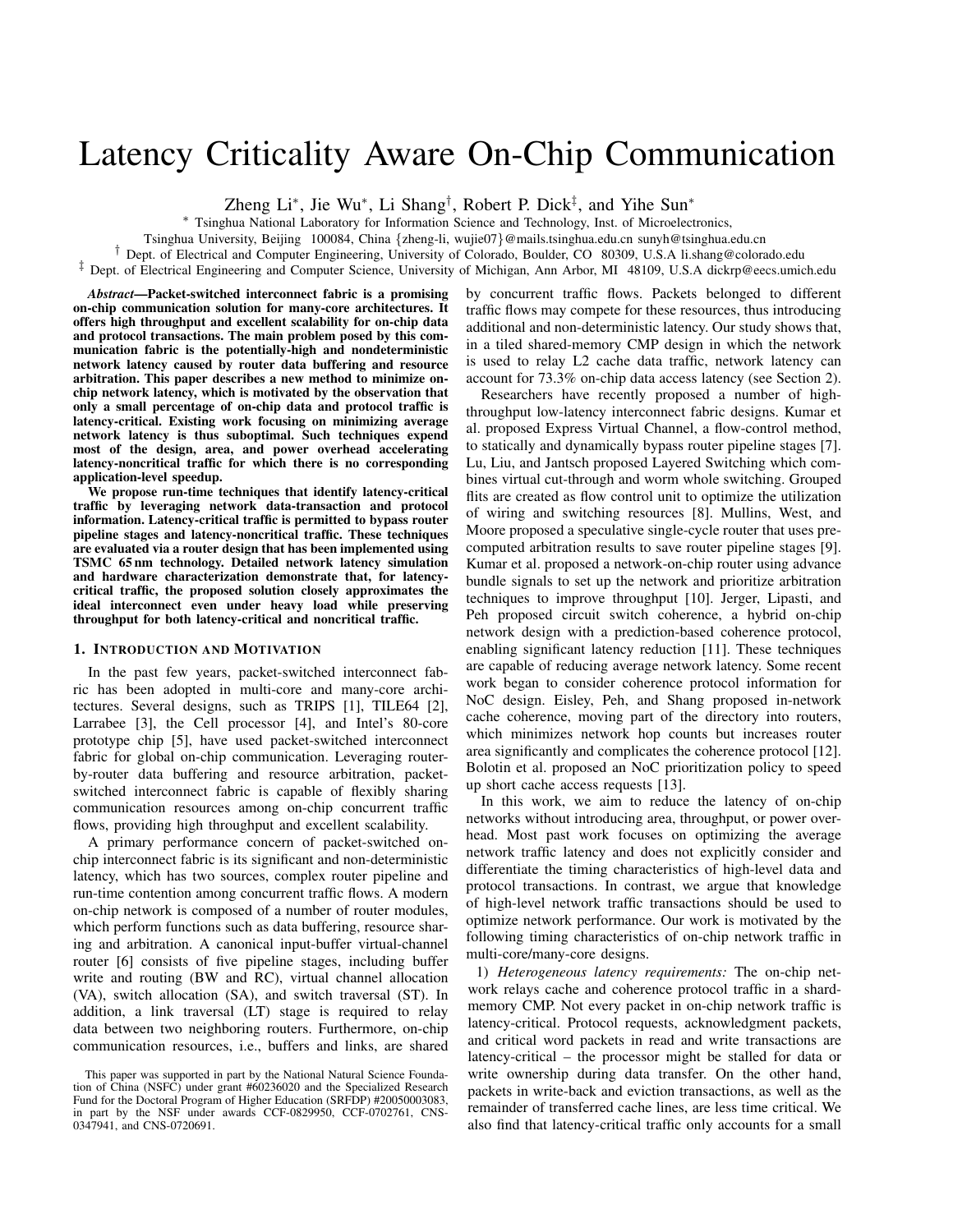

Fig. 1. Network traffic composition.

portion of the overall network traffic (see Section 2).

2) *Predictable network resource usage:* Run-time data usage typically shows strong temporal and spatial locality, i.e., a processor core repeatedly accesses data from a particular L2 cache within a small time interval. As a consequence, on-chip network traffic also exhibits locality, e.g., the same routing path is repeatedly used. The temporal and spatial locality of network traffic can be utilized to better pre-plan the network resource usage for latency-critical traffic.

In this work, we leverage the information of high-level network data and protocol transactions to identify latency-critical network traffic. Aggressive prediction techniques are then proposed to speed up latency-critical traffic with little hardware overhead. The proposed techniques, including localityaware resource planning, latency-critical virtual channels, and prioritized switch arbitration, can reduce the latencies to values comparable to those of ideal interconnect fabric (i.e., intrinsic interconnect delay) even under heavy network traffic workload. In contrast, existing work targeting all network traffic yields suboptimal results – the small portion of latency-critical traffic can be delayed by the remaining noncritical traffic. In addition, speeding up the non-critical traffic may require great effort with little system-level impact.

We have designed a 65 nm on-chip router to evaluate these techniques. Detailed hardware characterization and networklevel simulation show that the proposed design achieves network latency within 6.3% (on average) of ideal interconnect, while preserving excellent network throughput for both latency critical and non-critical traffic.

## 2. TRAFFIC CHARACTERIZATION

This section characterizes on-chip network traffic. We first analyze the timing properties of on-chip data and protocol transactions in order to identify latency-critical transactions. We then evaluate the temporal and spatial locality of latencycritical traffic. This study demonstrates a performance gap between the state-of-the-art solutions and ideal interconnect, and motivates the optimization techniques proposed in Section 3.

# 2.A. LATENCY-CRITICAL TRAFFIC ANALYSIS

In a shared-memory multi-core/many-core on-chip system, the network is used for cache data and protocol transactions,

including read, write, clean eviction, and dirty data write back. Among these transactions, read and write transactions impact cache miss latency, and thus system-level performance. We therefore identify read and write miss request packets, critical words, and write acknowledgment packets to be *latencycritical*. On the other hand, network traffic transactions, including write invalidation (if relaxed consistency), eviction, the remainder of the cache lines (excluding the critical word), and write back packets are latency-noncritical traffic. Fig. 1 shows a categorization of the network traffic of six SPLASH2 and ALPBench multithreaded benchmarks for the *baseline* network configuration described in Section 4. On average, only 17.8% of the traffic is latency-critical (with a range of 10.3%–20.3%).

#### 2.B. CHARACTERIZATION OF CRITICAL TRAFFIC

Next, we investigate the characteristics of latency-critical traffic. Consider a latency-critical cache read. This transaction starts with an L1 cache miss request, which is forwarded to the corresponding home directory node. If a clean copy of the data exists on chip, the home directory node forwards the request to the corresponding L2 cache node, which then forwards the data to the requesting node. In the event of an L2 cache miss, the request is forwarded to off-chip memory. A well-designed on-chip cache architecture usually has a high L2 cache clean hit rate. The latency of an on-chip read transaction can thus be decomposed into the following components.

1)  $T_{request}$ : Network latency to transfer the request to the corresponding L2 cache node via the home directory node. Request packets are small, typically one flit long (flit is the basic unit of flow-control. In this paper it is also the basic physical unit, i.e. data transferred per cycle).

$$
T_{request} = \sum_{req.\rightarrow air.\rightarrow L2} (d/v + T_{route} + T_{contention}) \quad (1)
$$

where  $d$  is length of wires per hop,  $v$  is the propagation velocity,  $T_{router}$  is the delay through a single zero-load router, and  $T_{contention}$  characterizes the average extra resource contention delay per router.

2)  $T_{cache}$ : L2 access latency, which is typically in the range of eight to ten clock cycles using current technology [14].

3)  $T<sub>data</sub>$ : Network latency to transfer the data, e.g., a cache line, back to the requesting node. A cache line consists of the critical (causing the cache miss) and non-critical words. The arrival of the critical words satisfies time-critical requests.

$$
T_{data} = \sum_{L_2 \to req.} (d/v + T_{router} + T_{contention}) \tag{2}
$$

Using the setup described in Section 4, network latency,  $T_{request} + T_{data}$ , accounts for 73.3% of on-chip data access latency. Minimizing the latency of critical traffic therefore optimizes system-level performance.

# 2.C. TOWARDS IDEAL NETWORK LATENCY

For a latency-critical flit, the latency of each router hop can be decomposed as follows.

$$
T_{hop} = \underbrace{d/v + T_{crossbar}}_{T_{ideal}} + \underbrace{T_{BW} + T_{VA} + T_{SA} + T_{contention}}_{T_{gap}} \tag{3}
$$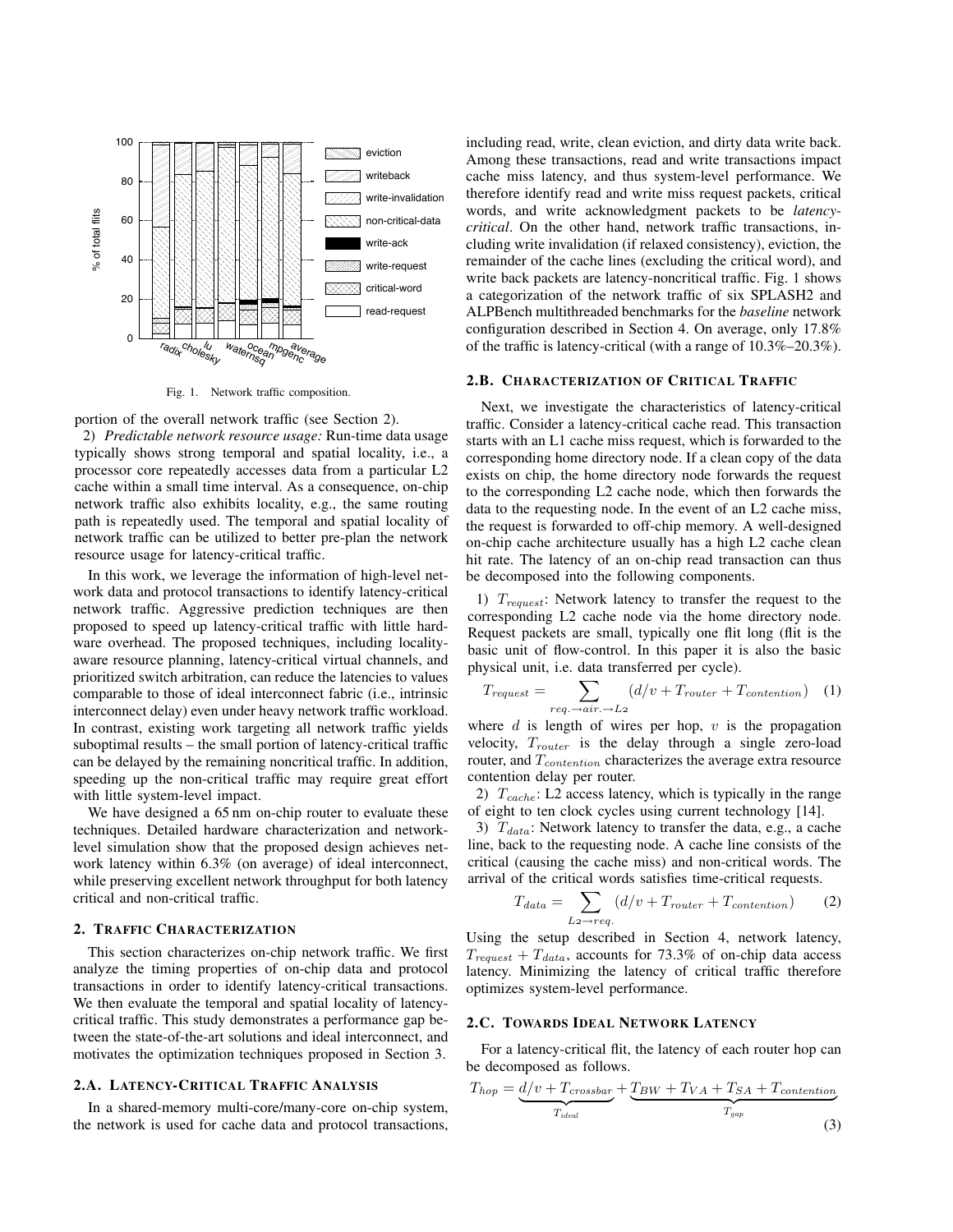

Fig. 2. Locality analysis for critical traffic.

where  $T_{BW}$  is the time the flit spends in buffers.  $T_{VA}$  and  $T_{SA}$ are the times the flit spends in arbitrating buffer and switching resources.  $T_{crossbar}$  is the time to actually traverse the router.  $T_{ideal} = d/v + T_{crossbar}$  indicates the intrinsic network delay, i.e., the ideal network latency.  $T_{gap} = T_{BW} + T_{VA} + T_{SA} + T_{SA}$  $T_{contention}$  indicates the extra router pipeline and resource contention latency in state-of-the-art network design, i.e., the performance gap compared to the ideal network latency.

To optimize the latency-critical traffic, it is critical to minimize  $T_{gap}$ . To this end, we make the following observations, which drive the latency criticality aware router design described in the next section.

1) As shown in Fig. 1, latency-critical flits only account for a small portion of the overall network traffic. As a result,  $T_{contention}$  is mainly due to run-time resource contention with non-critical traffic. Therefore, to optimize the performance of latency-critical traffic, it is crucial to minimize run-time resource contention with non-critical traffic. Existing work, which seeks to minimize average network latency, fails to consider the performance impact of non-critical traffic on critical traffic, leaving substantial room for improvement.

2) Run-time traffic also exhibits strong temporal and spatial locality, mainly resulting from data access locality in program behavior. We measure the percentage of flits with the same input–output port pairs as the previous flit. Fig. 2 shows that 82.1% critical flits have this property. Deterministic routing further strengthens the traffic locality. Locality can thus be used to preplan the network resource for latency-critical traffic to minimize  $T_{gap}$ .

## 3. LATENCY CRITICALITY AWARE ROUTER DESIGN

This section presents the proposed latency criticality aware router design. As shown in Section 4, the proposed design is capable of bringing the performance of latency-critical traffic near that of ideal interconnect, while maintaining high throughput for both critical and non-critical traffic. In this section, we first describe a locality-aware resource planning technique that leverages the temporal and spatial locality of network traffic and performs resource planning and reservation for latency-critical traffic. We then describe resource prioritization polices appropriate in the absence of traffic locality. This section also discusses the timing characteristics of the proposed 65 nm router design. Detailed hardware characterization is presented in Section 4.

## 3.A. LOCALITY-AWARE RESOURCE PLANNING

Network traffic during program execution often exhibits temporal and spatial locality. When a processor core repeatedly accesses a particular cache block, the underlying network data transactions also have strong locality. This locality can be used to allow consecutive network data transactions to reserve the



Fig. 3. Router microarchitecture and locality-aware resource planning

corresponding network resources, reusing them many times without repeatedly requesting access via run-time arbitration. More specifically, at each router hop,  $T_{SA}$ ,  $T_{VA}$ , and  $T_{BW}$ can be bypassed. Run-time resource contention,  $T_{contention}$ , due to noncritical traffic can also be avoided.

Supporting locality-aware resource planning requires minor modification of the control logic of crossbar and buffers. The following sections describe the proposed technique and implementation in detail.

3.A.1) Crossbar-Supported Locality Bypassing: Fig. 3 shows the locality-aware bypassing logic design, which is essentially a crossbar design that selects incoming flits from two sets of inputs: input virtual channels or directly from router input ports (avoiding BW, VA, and SA). This enables latency-critical flits to move directly from router input to output without data buffering. The datapath portion of the proposed crossbar design is similar to the recently-proposed pipeline bypassing router design [7], [10]. These previous designs allow an incoming flit to enter the ST stage speculatively if no other flit resides in the input port. However, this situation will be rare under heavy workload, which is also generally the situation in which network latency is of greatest importance. In contrast, the proposed approach exploits traffic locality, which is common under heavy workload, enabling it to speed up latency-critical traffic.

The proposed locality-aware crossbar design is equipped with a *locality register* at each crossbar output port, which records the input channel information of the latest bypassed latency-critical flit. The locality register is updated once a new critical flit travels through the output port. Its content allows prediction of the outcome of switch allocation for the corresponding output port. A locality hit occurs when two consecutive incoming latency-critical flits arriving at the same input ports target the same output port. The second latencycritical flit can then be directly forwarded from the router input to the crossbar output. In other words, the preceding latency-critical flit reserves the router switching resource for succeeding flits. When a locality hit occurs, the latency-critical flit traverses through the router with only one pipeline stage ST, bypassing the BW, SA, and VA stages and avoiding possible resource contention. Any other flits requesting the same output port during the same clock cycle arbitrate for the crossbar resource in the next clock cycle.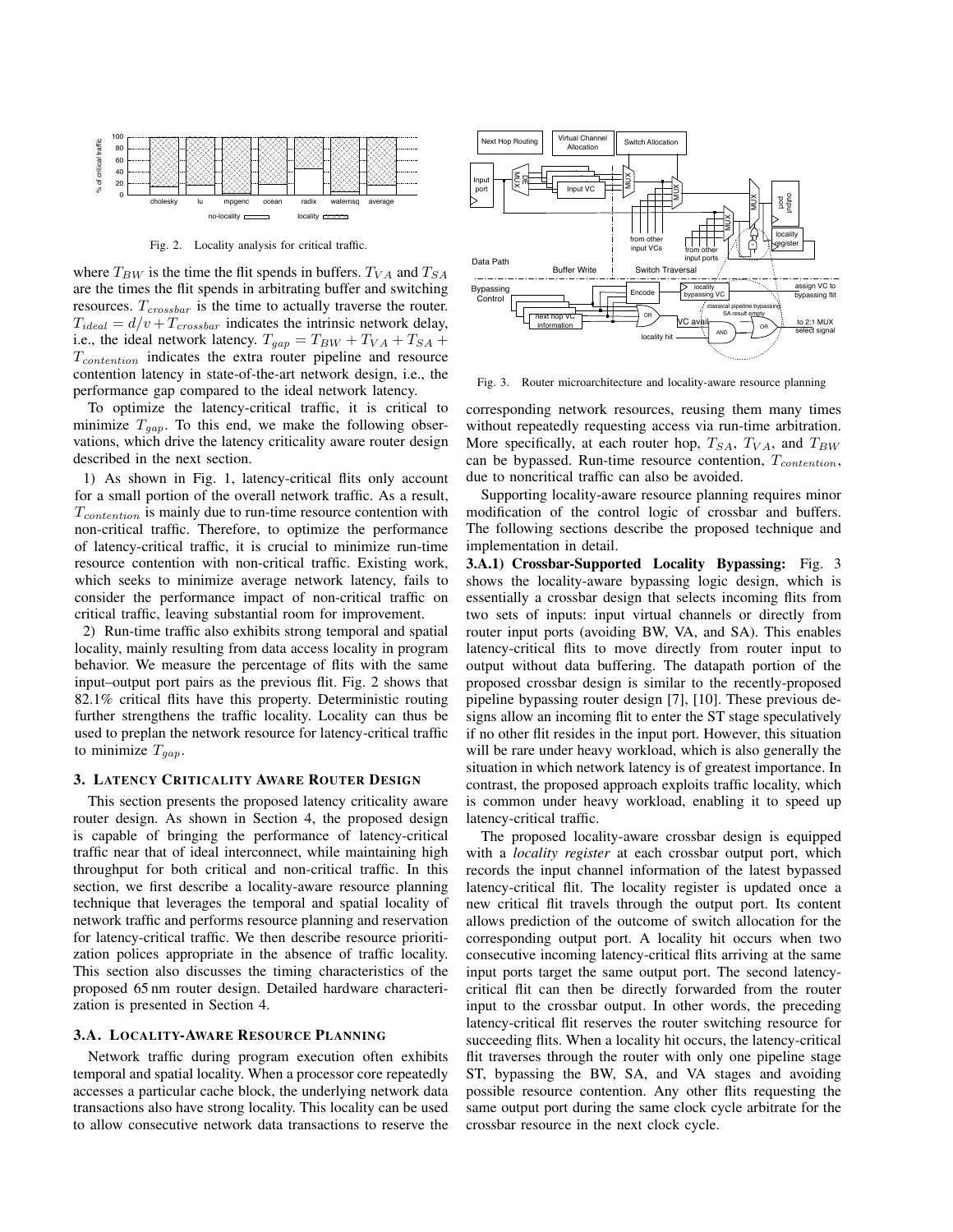3.A.2) Inter-Router Virtual Channel Management: When a locality miss occurs, the latency-critical flit needs to request a virtual channel for temporary data buffering. Lack of available virtual channels can potentially block following latency-critical packets. To rapidly detect such hazards, each switch output port is equipped with a *locality bypassing VC* register that maintains the available virtual channel in the corresponding input buffer of the successor router, thereby avoiding virtual channel allocation.

Traditional, load balancing based virtual channel allocation is based on the buffer usage among virtual channels, i.e., the virtual channel with the maximum credit count is chosen. This design requires comparator tree logic with significant area and timing overhead. Latency-critical packets are typically short. Therefore, load balancing is not necessary. The logic to generate the *locality bypassing VC* value is simplified: select the first virtual channel with non-zero credit. In addition, a *VC avail* signal based on the availability of virtual channels of the successor router serves as the enable signal for crossbar bypassing. Note that a non-critical packet may also be allocated to the same virtual channel as the *locality bypassing VC*. Since latency-critical flits have higher priority, such double assignment will not cause resource conflict.

# 3.B. LATENCY-CRITICAL VIRTUAL CHANNEL

As described in the previous section, a latency-critical flit will be assigned to a virtual channel upon a locality miss. Under heavy workload, virtual channels may be occupied by non-critical traffic, which would delay latency-critical traffic. To avoid this, the proposed router design is equipped with a special *latency-critical virtual channel* for each physical port reserved for latency-critical traffic. During virtual channel allocation, latency-critical packets are allowed to arbitrate for all the available virtual channels of the successor router, while non-critical packets are only allowed to arbitrate regular virtual channels. In on-chip network design, router buffers are mainly used for throughput enhancement. Since latency-critical traffic only takes a small portion of the network traffic, and latencycritical packets are typically short, a small virtual channel is generally sufficient to cover the round trip latency of a latencycritical packet. Therefore, only a small portion of router buffer resources need to be allocated to the latency-critical traffic, resulting in only a small performance impact on non-critical traffic.

#### 3.C. PRIORITIZED SWITCH ALLOCATION

To minimize  $T_{contention}$  due to switch allocation when locality misses occur, a prioritized switch allocation scheme is used. Higher switching resource access priorities are given to latency-critical flits. A separable allocator [6] is used. Switch allocation is partitioned into two tasks: local arbitration across the input ports, and global arbitration across the output ports. A flit request is submitted to separate input and output port arbiters. To reduce  $T_{contention}$ , critical flits have priority over non-critical flits during each arbitration. Using separate arbiters allows efficient implementation. The prioritized arbiter is implemented as a combination of priority-handling logic and a conventional matrix arbiter, as follows. Assuming  $n$ requesters for one resource, each requester has priority  $prio(i)$ ,

and asserts its request with  $req<sub>i</sub>(i)$ . The request sent to a conventional arbiter would be  $req<sub>o</sub>(i)$ .

$$
prio_{any} = \sum_{i=1}^{n} (prio(i) \cdot req_i(i))
$$
\n(4)

 $req<sub>o</sub>(i) = (\overline{prio_{any}} + prio(i)) \cdot req_i(i)$  for all i (5) The result  $req<sub>o</sub>(i)$  is sent to a matrix arbiter [6] that provides a strong fairness guarantee.

#### 3.D. HARDWARE CRITICAL PATH ANALYSIS

We next analyze the critical path of the router hardware implementation. Detailed hardware characterization will be presented in Section 4. The following analysis assumes P physical ports per router and V virtual channels per port.

*BW stage:* a flit from the input port is stored to a specific virtual channel buffer, which is implemented using circular buffer. The critical path of this pipeline stage consists of a  $V:1$  demultiplexer and buffer writing.

*VA stage:* The header flit of each packet performs virtual channel allocation to request buffer resources from nexthop router. The latency-critical virtual channel can only be allocated to the critical packets. Other virtual channels are available for all traffic. As shown in the previous section, the virtual channel allocator is implemented as a canonical separable allocator. Thus, the only impact on the critical path is the addition of two  $P \times V : 1$  arbiters.

*SA stage:* Switch allocation is also implemented with a separable allocator that prioritizes latency-critical traffic. The critical path of this stage is the combination of prioritized arbiters.

*ST stage:* Starting from a baseline crossbar design with support for pipeline bypassing, a *locality register* is added to each output port to record the input port information of incoming traffic. A latency-critical flit for which locality-based prediction succeeds will traverse directly from the router input port to the crossbar output. This bypassing is enabled by a new stage of 2:1 multiplexers. The selection signal is determined by *VC avail* and the criticality tag of this flit. A *locality bypassing VC* is also generated to update the flit's destined VC field. The critical path of this stage includes buffer read time, two stages of  $V:$  1 and  $P:$  1 multiplexers, and a final 2:1 multiplexer for bypassing selection.

#### 4. EXPERIMENTAL RESULTS

This section evaluates the proposed design using detailed router hardware characterization and network-level simulation.

## 4.A. NETWORK-LEVEL RESULTS

We implemented a cycle-accurate cache–network simulator. The simulator supports  $k$ -ary mesh topologies consisting of pipelined virtual-channel input-buffer routers, two levels of onchip cache hierarchy, and cache directories. The experimental setup uses a hierarchical memory architecture that imitates the server consolidation scenario for many-core CMPs [15]. Four 16-processor virtual machines are consolidated into one 64-processor CMP. The L2 cache is distributed and shared within the same virtual machine. Since we are considering NoCs for shared memory CMPs, network traffic traces for each virtual machine are gathered using the M5 full-system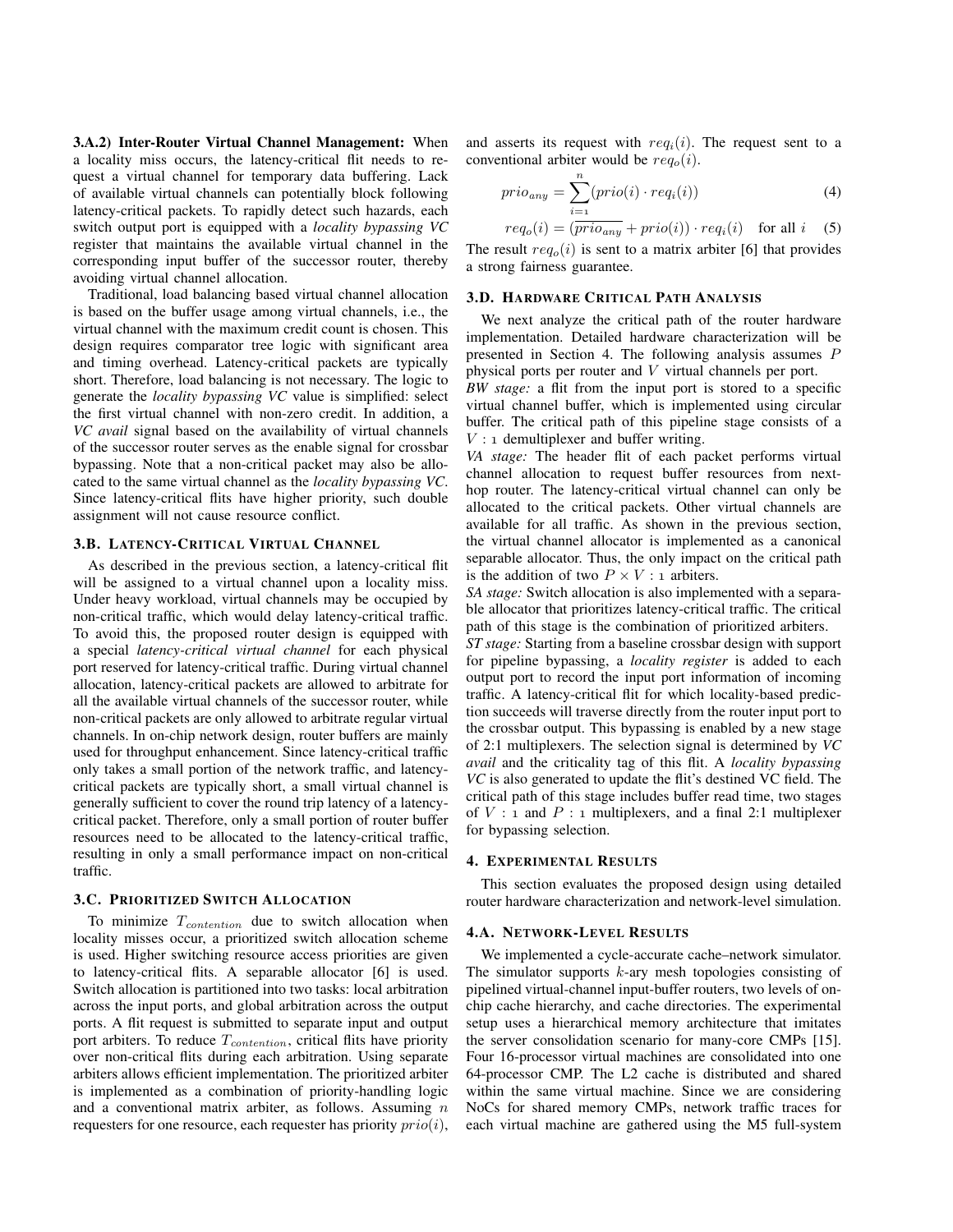

Fig. 4. Low-latency experiments (critical network latency).

| Topology                      | 8-ary 2-mesh                |  |
|-------------------------------|-----------------------------|--|
| Number of router ports        | 5 (5 VCs per port)          |  |
| Buffers per phy. channel      | 25 (5 per VC)               |  |
| Flit size/channel width       | 8 Bytes                     |  |
| L1 cache per tile             | 64KB, 2-way 64-byte line    |  |
| L <sub>2</sub> cache per tile | 256KB, 16-way 128-byte line |  |
| L2/memory access time         | 10/100 cycles               |  |
| Coherence protocol            | <b>MESI</b>                 |  |
| Processors                    | Alpha 21264                 |  |
|                               |                             |  |

TABLE I: CONFIGURATION

simulator [16] running six 16-thread SPLASH2 [17] and ALPBench [18] multithreaded benchmarks, including mpgenc, radix, lu, cholesky, ocean, and waternsq. The system configuration is summarized in Table I.

We evaluate the network design under two workload models: *random*, in which nodes of the same virtual machine are randomly assigned without spatial locality and *normal*, in which nodes of the same virtual machine are assigned to neighboring processor cores with moderate spatial locality.

Six router configurations are implemented to evaluate the proposed latency-criticality aware router design. The baseline router model, which represents the state-of-the-art design, is a four-stage input virtual channel router with look-ahead routing, speculative switch allocation, and pipeline bypassing. The three techniques discussed in previous section, namely locality-aware resource planning (LARP), latency-critical virtual channel (LCVC), and prioritized switch allocation (PSA), are each individually added to the baseline design to show their effects on latency and throughput. In addition to these designs and the proposed router model, we also estimate the ideal network latency by removing all non-critical packets from the network, thereby preventing interference with critical packets.

During our evaluation, we randomly pick four of the six available benchmarks and consolidate them into one network traffic pattern. We further temporally dilate and contract the traffic to evaluate the performance of the proposed design under different network traffic workload.

Fig. 4 shows the average latency of latency-critical traffic for each of the router configurations. Compared to the baseline state-of-the-art design, the proposed design reduces the critical traffic latency by 36.2% on average (31.1% minimum and 42.9% maximum). Moreover, the proposed design is capable of achieving critical traffic latency within 6.3% of the ideal network. Among the individual proposed techniques, locality bypassing is most effective. The locality bypassing success rate is 85.0% on average. Locality bypassing alone reduces critical traffic latency by 25.5% of the baseline case. Given heavy traffic, i.e., the injection rate with double the zero-load latency, the proposed design can still maintain the latency of critical traffic within 11.9% of that for the ideal network. Under heavy traffic, buffer resources are the resource bottleneck. In these conditions, latency-critical virtual channel management is the most effective single technique. Fig. 5 evaluates the network throughput using different router configurations. The network throughput is defined as the packet injection rate at which the network average latency is double the zero-load latency. This study shows that the proposed design does not decrease network throughput. In addition, since critical packet latency is significantly reduced, the overall network throughput increases by 4.5% compared to the baseline state-of-the-art design (maximum 5.6% and minimum 3.1%). In summary, these studies demonstrate that the proposed design approaches the latency of ideal interconnect for latency-critical traffic while preserving high throughput for both latency-critical and noncritical traffic.

## 4.B. CIRCUIT-LEVEL RESULTS

The proposed latency criticality aware router is evaluated using a TSMC 65 nm low-power technology under typical condition (1.2 V and 25°C) with nine metal layers. Timing and power results are estimated using Synopsys Design Compiler in topographical mode, which uses a default floorplan to estimate wire delay. Chip floorplan and layout are generated using Synopsys IC Compiler. We compare our design with the